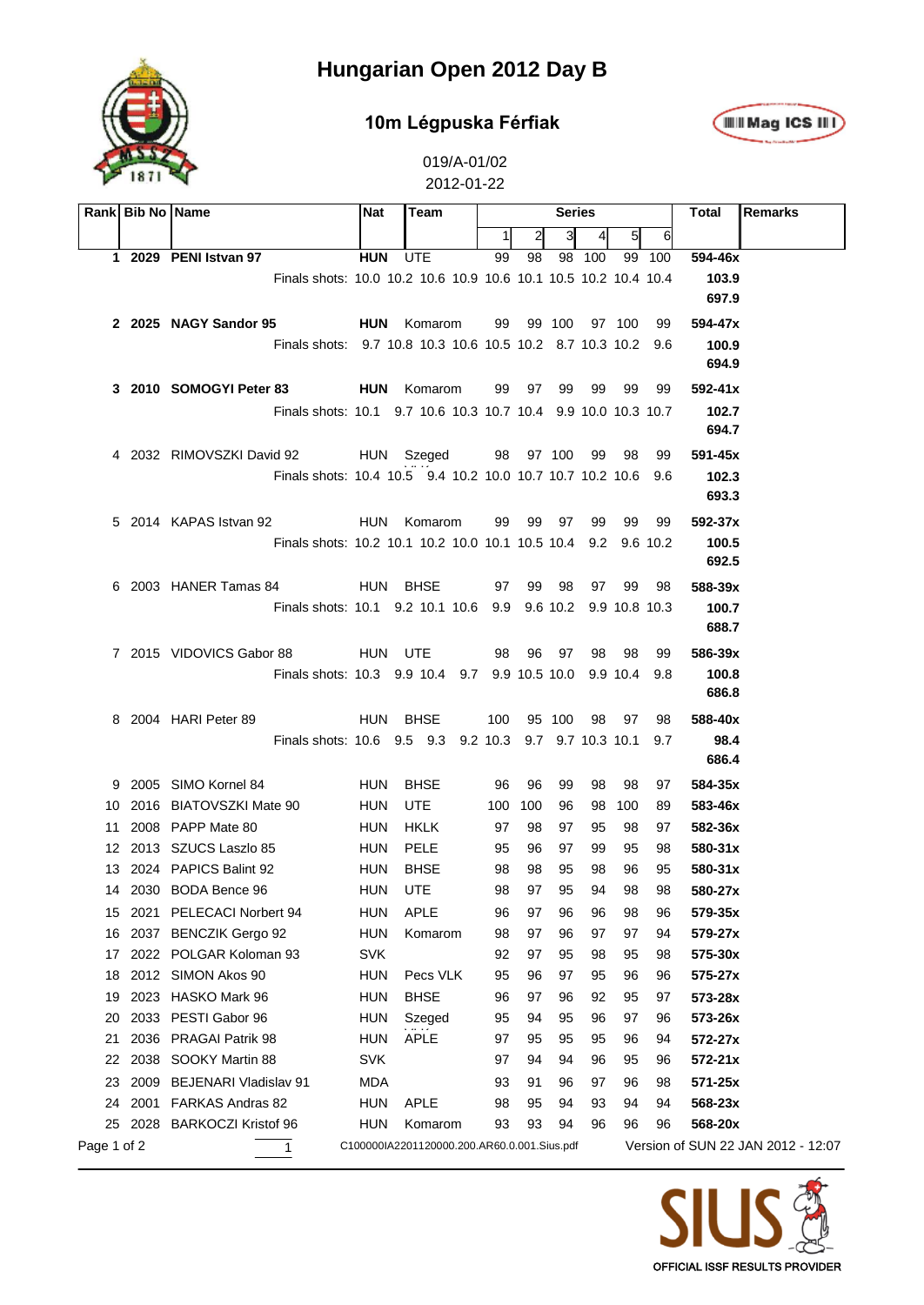|     | Rank Bib No Name |                             | <b>Nat</b> | Team           | <b>Series</b> |    |    |    |    |    | Total       | Remarks |
|-----|------------------|-----------------------------|------------|----------------|---------------|----|----|----|----|----|-------------|---------|
|     |                  |                             |            |                |               |    | 31 |    | 51 | 6  |             |         |
|     |                  | 26 2017 SIMEK Richard 91    | <b>SVK</b> |                | 94            | 94 | 93 | 95 | 95 | 96 | $567 - 21x$ |         |
|     |                  | 27 2002 SZALAI Mihaly 72    | <b>HUN</b> | APLE           | 92            | 93 | 94 | 95 | 95 | 96 | $565 - 22x$ |         |
|     |                  | 28 2018 PRACHAR Ivan 82     | <b>SVK</b> |                | 93            | 96 | 94 | 95 | 92 | 93 | 563-20x     |         |
| 29. |                  | 2026 BUTYKAI Zoltan 92      | <b>HUN</b> | <b>HKLK</b>    | 92            | 94 | 92 | 93 | 95 | 96 | 562-20x     |         |
|     |                  | 30 2019 LIPTAI Frantisek 50 | <b>SVK</b> |                | 93            | 88 | 93 | 88 | 95 | 92 | 549-16x     |         |
| 31. |                  | 2035 BAKOS Mate 94          | HUN        | Szeged<br>1117 | 90            | 87 | 94 | 91 | 92 | 91 | 545-12x     |         |

Homologation: Protest Date / Time:

**Summary** Number of shooters on this list: 31; Total number of shooters: 31

| <b>Bib No</b><br><b>Bib Number</b><br><b>Nation</b><br><b>Nat</b> | Inner Ten                                                                         |
|-------------------------------------------------------------------|-----------------------------------------------------------------------------------|
| 8413<br>Page 2 of 2                                               | Version of SUN 22 JAN 2012 - 12:07<br>C100000IA2201120000.200.AR60.0.001.Sius.pdf |

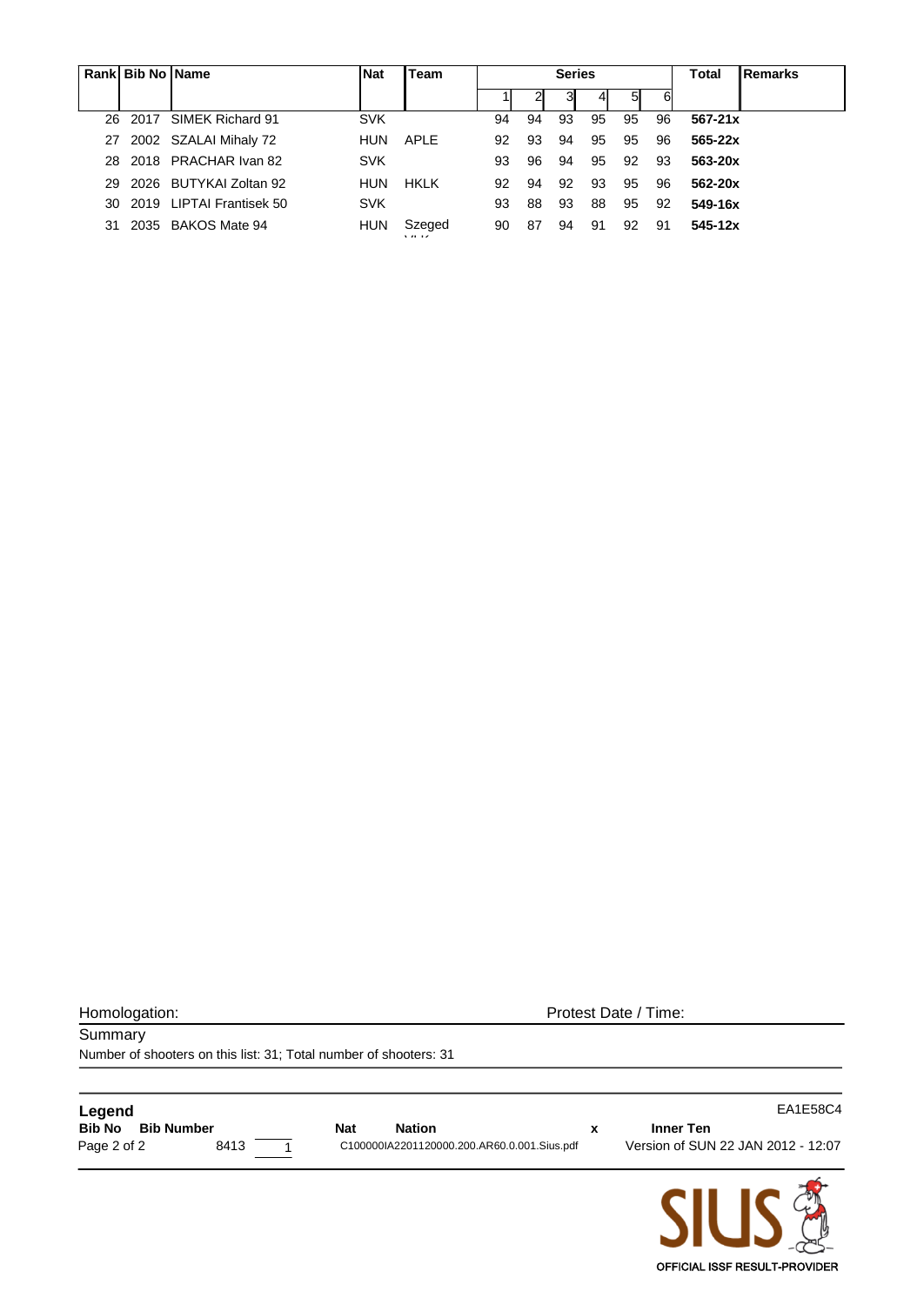

### **10m Légpuska Nők**



|             | Rank Bib No Name |                                                                 | <b>Nat</b> |             | Team                                        |     | <b>Series</b>  |            |     | Total       | Remarks                            |
|-------------|------------------|-----------------------------------------------------------------|------------|-------------|---------------------------------------------|-----|----------------|------------|-----|-------------|------------------------------------|
|             |                  |                                                                 |            |             |                                             | 11  | $\overline{2}$ | 31         |     |             |                                    |
|             |                  | 1 2107 KARMACSI Ildiko 89                                       | <b>HUN</b> |             | Komarom                                     | 98  |                | 99 100 100 |     | 397-28x     |                                    |
|             |                  | Finals shots: 10.4 10.3 10.4 9.8 10.5 10.6 10.4 10.7 10.4 9.8   |            |             |                                             |     |                |            |     | 103.3       |                                    |
|             |                  |                                                                 |            |             |                                             |     |                |            |     | 500.3       |                                    |
|             |                  | 2 2102 VERES Kata 91                                            | HUN BHSE   |             |                                             | 99  |                | 96 100 100 |     | $395 - 32x$ |                                    |
|             |                  | Finals shots: 10.2 10.6 10.3 10.5 10.5 10.7 10.7 10.3 10.5 10.7 |            |             |                                             |     |                |            |     | 105.0       |                                    |
|             |                  |                                                                 |            |             |                                             |     |                |            |     | 500.0       |                                    |
|             |                  | 3 2103 DALMATI Nora 78                                          | HUN BHSE   |             |                                             | 99  |                | 97 98 100  |     | 394-29x     |                                    |
|             |                  | Finals shots: 10.3 9.9 10.1 9.6 10.0 9.9 10.1 10.3 9.7 10.1     |            |             |                                             |     |                |            |     | 100.0       |                                    |
|             |                  |                                                                 |            |             |                                             |     |                |            |     | 494.0       |                                    |
|             |                  | 4 2129 TKACOVA Marianna 95                                      | <b>SVK</b> |             |                                             | 100 | - 98           | 97         | 96  | $391 - 23x$ |                                    |
|             |                  | Finals shots: 9.3 10.1 10.5 9.8 9.8 10.3 9.6 10.1 10.2 9.6      |            |             |                                             |     |                |            |     | 99.3        |                                    |
|             |                  |                                                                 |            |             |                                             |     |                |            |     | 490.3       |                                    |
|             |                  | 5 2119 TAMAS Klaudia 96                                         | HUN UTE    |             |                                             | 98  | 97             | 98         | 97  | $390 - 21x$ |                                    |
|             |                  | Finals shots: 10.4 10.4 10.2 9.8 9.4 10.6 10.4 9.5 9.7 9.6      |            |             |                                             |     |                |            |     | 100.0       |                                    |
|             |                  |                                                                 |            |             |                                             |     |                |            |     | 490.0       |                                    |
|             |                  | 6 2130 SPISAKOVA Kristina 97                                    | <b>SVK</b> |             |                                             | 96  |                | 98 100     | 99  | $393 - 24x$ |                                    |
|             |                  | Finals shots: 9.6 9.4 10.3 10.2 9.8 9.4 8.7 10.0 9.3 10.2       |            |             |                                             |     |                |            |     | 96.9        |                                    |
|             |                  |                                                                 |            |             |                                             |     |                |            |     | 489.9       |                                    |
|             |                  | 7 2105 MISKOLCZI Julianna 83                                    |            |             | HUN Komarom                                 | 98  | 96             | - 98       | 99  | $391 - 22x$ |                                    |
|             |                  | Finals shots: 9.5 9.8 9.6 10.0 10.5 9.7 9.8 9.8 10.2 9.8        |            |             |                                             |     |                |            |     | 98.7        |                                    |
|             |                  |                                                                 |            |             |                                             |     |                |            |     | 489.7       |                                    |
|             |                  | 8 2116 HANAK Gabriella 96                                       | HUN APLE   |             |                                             | 97  | 99             | 96         | 97  | $389 - 18x$ |                                    |
|             |                  | Finals shots: 9.8 10.0 10.1 10.4 9.6 10.5 9.7 9.8 9.9           |            |             |                                             |     |                |            | 9.8 | 99.6        |                                    |
|             |                  |                                                                 |            |             |                                             |     |                |            |     | 488.6       |                                    |
|             |                  | 9 2126 PETREKOVA Michaela 92                                    | <b>SVK</b> |             |                                             | 97  | 97             | 95         | 99  | 388-22x     |                                    |
|             |                  | 10 2123 SZIJJ Kamilla 94                                        | <b>HUN</b> |             | Komarom                                     | 97  | 96             | 99         | 96  | 388-20x     |                                    |
|             |                  | 11 2115 GOLUBEVA Svetlana 76                                    | MDA        |             |                                             | 95  | 97             | 97         | 97  | 386-20x     |                                    |
|             |                  | 12 2108 HORVATH Timea 88                                        | HUN        |             | Pecs VLK                                    | 96  | 98             | 94         | 97  | $385 - 22x$ |                                    |
|             |                  | 13 2125 SKOTKOVA Dominika 93                                    | <b>SVK</b> |             |                                             | 96  | 96             | 98         | 95  | $385 - 22x$ |                                    |
|             |                  | 14 2118 BIATOVSZKI Mira 92                                      | <b>HUN</b> | UTE         |                                             | 97  | 97             | 93         | 98  | 385-20x     |                                    |
|             |                  | 15 2114 LIPOVSKA Daniela 82                                     | <b>SVK</b> |             |                                             | 96  | 97             | 95         | 97  | 385-17x     |                                    |
| 16          |                  | 2128 KOLAROVSKA Klaudia 98                                      | <b>SVK</b> |             |                                             | 96  | 97             | 95         | 96  | $384 - 21x$ |                                    |
| 17          |                  | 2110 PETO Andrea 76                                             | <b>HUN</b> |             | Pecs VLK                                    | 96  | 97             | 95         | 96  | 384-20x     |                                    |
| 18          |                  | 2134 FEHER Andrea 71                                            | <b>HUN</b> |             | <b>APLE</b>                                 | 93  | 99             | 96         | 95  | 383-20x     |                                    |
| 19          |                  | 2124 TOMA Dorina 99                                             | <b>HUN</b> |             | <b>APLE</b>                                 | 93  | 99             | 97         | 94  | 383-20x     |                                    |
| 20          |                  | 2131 RAILEANU Ecaterina 93                                      | MDA        |             |                                             | 94  | 96             | 96         | 97  | $383 - 18x$ |                                    |
| 21          |                  | 2113 COMPELOVA Patricia                                         | <b>SVK</b> |             |                                             | 91  | 96             | 97         | 98  | 382-20x     |                                    |
|             |                  | 22 2133 KIOVSKA Tatiana 94                                      | <b>SVK</b> |             |                                             | 93  | 95             | 98         | 96  | 382-20x     |                                    |
| 23          |                  | 2101 ABROK Csilla 73                                            | <b>HUN</b> | <b>APLE</b> |                                             | 96  | 95             | 96         | 95  | 382-19x     |                                    |
|             |                  | 24 2127 DEMOVA Diana 95                                         | <b>SVK</b> |             |                                             | 92  | 96             | 95         | 98  | 381-21x     |                                    |
|             |                  | 25 2111 GABRIEL Emese 84                                        | <b>HUN</b> | UTE         |                                             | 97  | 92             | 94         | 96  | 379-18x     |                                    |
| Page 1 of 2 |                  | 2                                                               |            |             | C000000IA2201120000.400.AR40.0.001.Sius.pdf |     |                |            |     |             | Version of SUN 22 JAN 2012 - 14:06 |

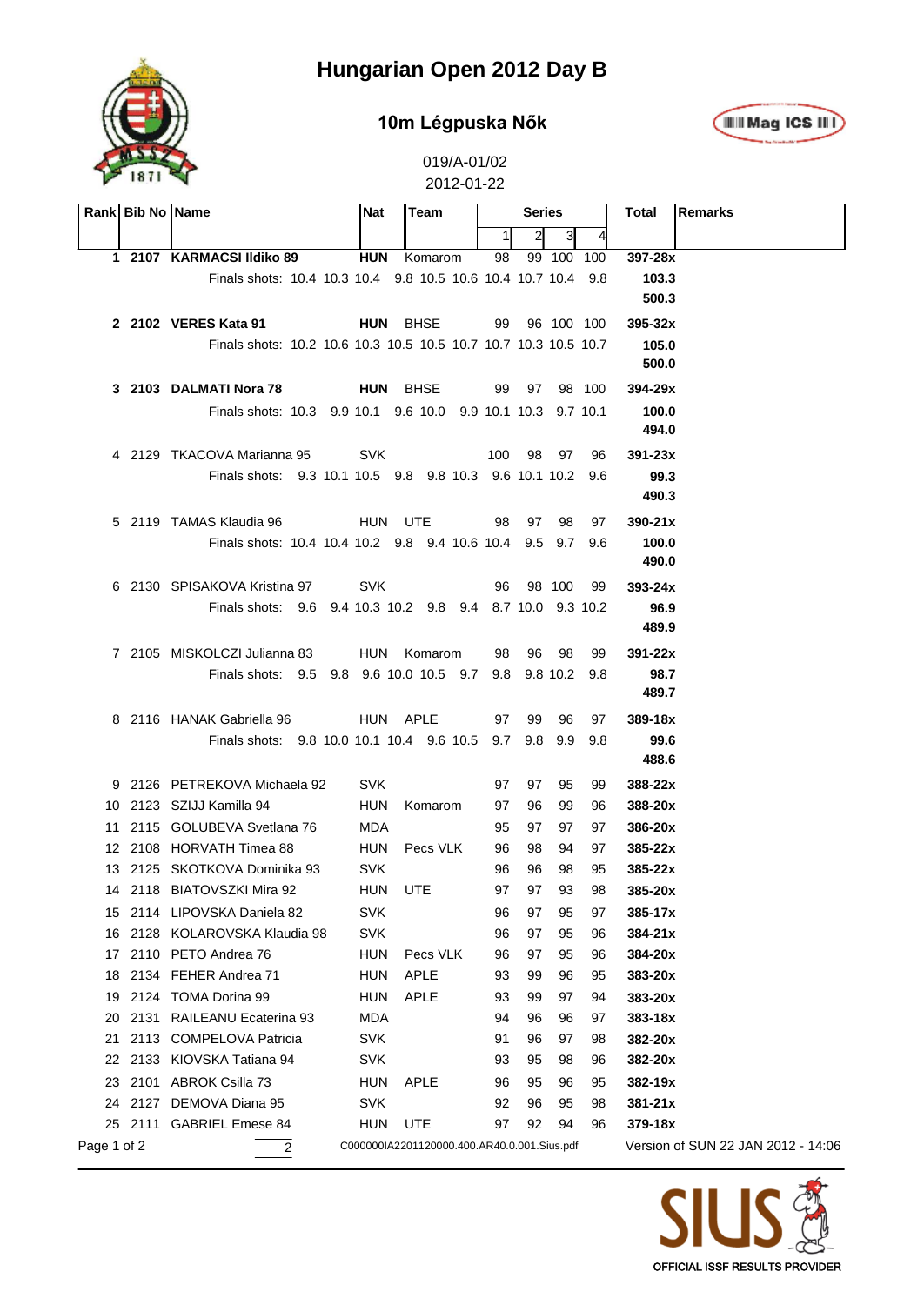|     | Rank Bib No Name |                             | <b>Nat</b> | Team         |           | <b>Series</b> |    |    | <b>Total</b><br>Remarks |
|-----|------------------|-----------------------------|------------|--------------|-----------|---------------|----|----|-------------------------|
|     |                  |                             |            |              |           |               |    |    |                         |
|     |                  | 26 2132 LAZAR Antonia 92    | <b>HUN</b> | Szeged<br>   | 96        | 92            | 95 | 96 | 379-16x                 |
| 27. |                  | 2104 MOLNAR Aniko 67        | <b>HUN</b> | <b>BHSE</b>  | 92        | 94            | 94 | 96 | $376 - 15x$             |
|     |                  | 28 2117 SEFFER Kata 92      | <b>HUN</b> | <b>BHSE</b>  | 90        | 95            | 94 | 97 | $376 - 9x$              |
|     |                  | 29 2112 GACSI Adrienn 86    | <b>HUN</b> | <b>UTE</b>   | 94        | 93            | 91 | 94 | $372 - 11x$             |
|     |                  | 30 2121 MANGO Dora 94       | <b>HUN</b> | Szeged       | 89        | 90            | 87 | 85 | $351 - 5x$              |
|     |                  | 31 2109 ABLONCZY Orsolya 76 | <b>HUN</b> | <br>Pecs VLK | <u>66</u> |               |    |    | 66- 1xDNF               |

Number of shooters on this list: 31; Total number of shooters: 31

Summary

Homologation: Protest Date / Time:

**Legend** A9FC8313 **Bib No Bib Number DNF Did Not Finish Nat Nation x Inner Ten** 8413 2 C000000IA2201120000.400.AR40.0.001.Sius.pdf Version of SUN 22 JAN 2012 - 14:06

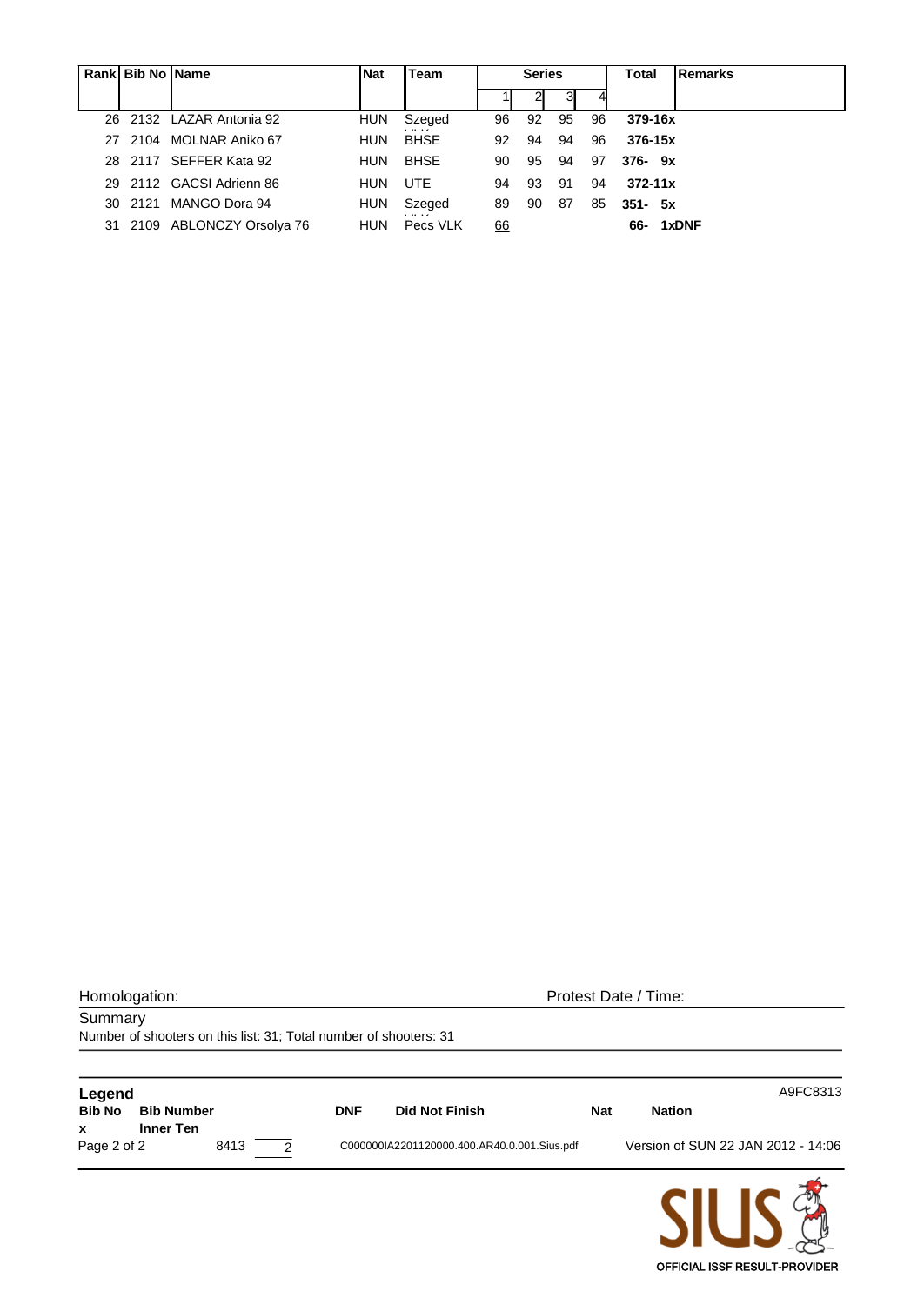

### **10m Légpisztoly Nők**



|             | Rank Bib No Name |                                                            | <b>Nat</b> | Team                                        |    | Series |      |                 |       | Total<br>Remarks                   |
|-------------|------------------|------------------------------------------------------------|------------|---------------------------------------------|----|--------|------|-----------------|-------|------------------------------------|
|             |                  |                                                            |            |                                             |    | 1      | 2    | 31              |       |                                    |
|             |                  | 1 2307 NEMES Adrienn 91                                    | <b>HUN</b> | <b>KSI SE</b>                               |    | 96     | 99   | 91              | 94    | 380-8x                             |
|             |                  | Finals shots: 10.4 9.8 9.2 7.5 10.7 10.5 10.3              |            |                                             |    |        |      | 9.6 10.6 10.5   |       | 99.1                               |
|             |                  |                                                            |            |                                             |    |        |      |                 |       | 479.1                              |
|             |                  | 2 2305 TOBAI-SIKE Renata 78                                |            | HUN BHSE                                    |    | 99     | 90   | 94              | 97    | $380 - 14x$                        |
|             |                  | Finals shots: 10.0 9.6 10.1 9.1 10.3 9.9 9.9               |            |                                             |    |        |      | $9.9 \quad 9.4$ | 9.6   | 97.8                               |
|             |                  |                                                            |            |                                             |    |        |      |                 |       | 477.8                              |
|             |                  | 3 2309 DEAK Kitti 86                                       |            | <b>HUN</b> SzBatta                          |    | 94     | 93   | 95              | 93    | 375-9x                             |
|             |                  | Finals shots: 8.6 8.8 9.8 10.5 9.9 10.4 10.2 9.5 10.1 10.5 |            |                                             |    |        |      |                 |       | 98.3                               |
|             |                  |                                                            |            |                                             |    |        |      |                 |       | 473.3                              |
|             |                  | 4 2331 TOMIN Aliona 94                                     | MDA        |                                             |    | 93     | 93   | 98              | 90    | 374-8x                             |
|             |                  | Finals shots: 8.7 9.9 10.4 10.2 8.9 8.8 9.7 9.2 8.9        |            |                                             |    |        |      |                 | 9.9   | 94.6                               |
|             |                  |                                                            |            |                                             |    |        |      |                 |       | 468.6                              |
|             |                  | 5 2314 ZGURSCAIA Marina 89                                 | MDA        |                                             |    | 93     | 91   | 92              | 94    | 370-8x                             |
|             |                  | Finals shots: 9.4 10.0 10.7 9.1 9.8 9.6 10.8 10.1 9.8      |            |                                             |    |        |      |                 | -9.1  | 98.4                               |
|             |                  |                                                            |            |                                             |    |        |      |                 |       | 468.4                              |
|             |                  | 6 2312 GAJANOVA Lenka 82                                   | <b>SVK</b> |                                             |    | 89     | 97   | 94              | 92    | $372 - 7x$                         |
|             |                  | Finals shots: 9.4 10.3 10.0 8.8 8.8 10.3 10.0              |            |                                             |    |        |      | $9.9 \quad 9.4$ | 7.7   | 94.6                               |
|             |                  |                                                            |            |                                             |    |        |      |                 |       | 466.6                              |
|             |                  | 7 2303 NOVOTNYNE K Katalin 64 HUN BHSE                     |            |                                             |    | 92     | - 90 | 95              | 93    | 370- 6x                            |
|             |                  | Finals shots: 10.7 10.2 8.5 9.6 9.3 8.3 10.5 10.5 9.8      |            |                                             |    |        |      |                 | - 8.8 | 96.2                               |
|             |                  |                                                            |            |                                             |    |        |      |                 |       | 466.2                              |
|             |                  | 8 2313 LOPUOVA Zuzana 91                                   | <b>SVK</b> |                                             |    | 94     | 95   | -91             | 91    | 371- 7x                            |
|             |                  | Finals shots: 10.0 9.5 6.8 9.6 10.0 8.1 10.0 10.1 10.7     |            |                                             |    |        |      |                 | 9.9   | 94.7                               |
|             |                  |                                                            |            |                                             |    |        |      |                 |       | 465.7                              |
|             |                  | 9 2318 BABICZ Flora 94                                     |            | HUN Nyiregyhaza                             |    | 95     | 93   | 90              | 90    | $368 - 8x$                         |
|             |                  | 10 2315 NEGREBA Diana 87                                   | MDA        |                                             |    | 91     | 93   | 92              | 92    | $368 - 6x$                         |
| 11          |                  | 2308 HEITER Otti 69                                        |            | HUN SzBatta                                 |    | 89     | 92   | 93              | 94    | $368 - 5x$                         |
|             |                  | 12 2301 TOTH Aniko 75                                      | HUN APLE   |                                             |    | 93     | 93   | 90              | 90    | $366 - 5x$                         |
|             |                  | 13 2311 SLAMKOVA Renata 67                                 | <b>SVK</b> |                                             |    | 90     | 91   | 95              | 90    | $366 - 4x$                         |
|             |                  | 14 2330 DROZDOVA Ekaterina 92                              | MDA        |                                             |    | 92     | 89   | 90              | 94    | $365 - 7x$                         |
|             |                  | 15 2302 RACZ Eva 77                                        | HUN APLE   |                                             |    | 96     | 88   | 91              | 89    | 364-8x                             |
|             |                  | 16 2333 KOLLAT Palne 53                                    | <b>HUN</b> | APLE                                        |    | 86     | 89   | 94              | 92    | $361 - 5x$                         |
|             |                  | 17 2325 ZS TOTH Anna 97                                    | <b>HUN</b> | <b>KSI SE</b>                               |    | 92     | 93   | 87              | 89    | $361 - 5x$                         |
| 18          |                  | 2329 ERNSTOVA Samuela 97                                   | <b>SVK</b> |                                             |    | 91     | 91   | 91              | 88    | $361 - 5x$                         |
| 19          |                  | 2316 KACSKO Fanni 93                                       | <b>HUN</b> | <b>BHSE</b>                                 |    | 91     | 92   | 94              | 81    | 358-8x                             |
| 20          |                  | 2328 NAGYOVA Alexandra 96                                  | <b>SVK</b> |                                             |    | 89     | 84   | 94              | 90    | 357- 5x                            |
| 21          |                  | 2332 LISNIC Ana 93                                         | <b>MDA</b> |                                             |    | 84     | 91   | 91              | 91    | $357 - 2x$                         |
|             |                  | 22 2320 HALADIK Dominika 94                                | HUN UTE    |                                             |    | 87     | 89   | 89              | 91    | 356-9x                             |
|             |                  | 23 2319 IHOS Erika 94                                      | <b>HUN</b> | KSI SE                                      |    | 88     | 82   | 90              | 91    | $351 - 3x$                         |
|             |                  | 24 2317 JANOSI Dorina 94                                   | <b>HUN</b> | BHSE                                        |    | 90     | 91   | 82              | 85    | $348 - 3x$                         |
|             |                  | 25 2310 BALINT Cecilia 80                                  | HUN UTE    |                                             |    | 83     | 89   | 83              | 92    | $347 - 3x$                         |
| Page 1 of 2 |                  | 4                                                          |            | C000000IA2201120000.1000.AP40.0.011.Sius.pd | t. |        |      |                 |       | Version of SUN 22 JAN 2012 - 16:59 |

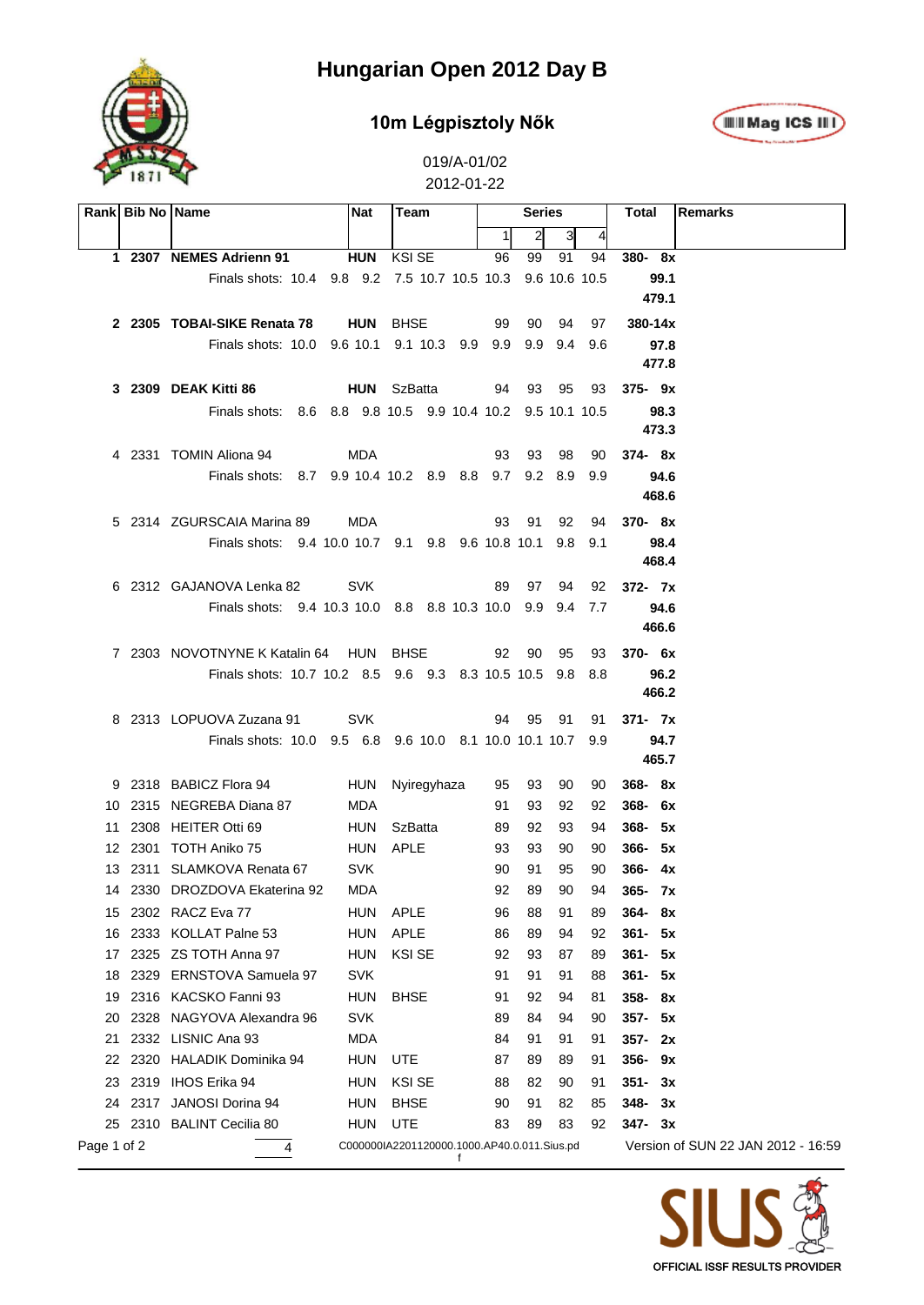|     | Rank Bib No Name |                             | <b>Nat</b> | Team           |     | <b>Series</b> |    | Total | <b>Remarks</b> |  |
|-----|------------------|-----------------------------|------------|----------------|-----|---------------|----|-------|----------------|--|
|     |                  |                             |            |                |     |               |    |       |                |  |
|     |                  | 26 2324 SEBESI Franciska 95 | <b>HUN</b> | HKLK           | 89  | 80            | 90 | 86    | $345 - 5x$     |  |
| 27. |                  | 2326 FEKETE Timea 98        | <b>HUN</b> | <b>SzBatta</b> | 83  | 90            | 83 | 88    | $344 - 7x$     |  |
|     |                  | 28 2327 SIMONOVA Martina 96 | <b>SVK</b> |                | 83  | 89            | 85 | -81   | $338 - 4x$     |  |
|     |                  | 29 2321 TOMKO Anna 94       | HUN        | Miskolc        | 83. | -81           | 89 | 85    | 338-2x         |  |
|     |                  | 30 2322 HARCZOS Orsolya 95  | HUN        | Miskolc        | 72. | 88            | 85 | 82    | $327 - 1x$     |  |
| 31. |                  | 2323 MANGO Katalin 93       | <b>HUN</b> | Szeged VLK     | 85  | 85            | 72 | 74    | $316 - 0x$     |  |

| Homologation: |
|---------------|
|               |

Protest Date / Time:

**Summary** Number of shooters on this list: 31; Total number of shooters: 31

| Legend                             |      |   |            |                                             | 9178C7BF                           |
|------------------------------------|------|---|------------|---------------------------------------------|------------------------------------|
| <b>Bib No</b><br><b>Bib Number</b> |      |   | <b>Nat</b> | <b>Nation</b>                               | <b>Inner Ten</b>                   |
| Page 2 of 2                        | 8413 | 4 |            | C000000IA2201120000.1000.AP40.0.011.Sius.pd | Version of SUN 22 JAN 2012 - 16:59 |
|                                    |      |   |            |                                             |                                    |

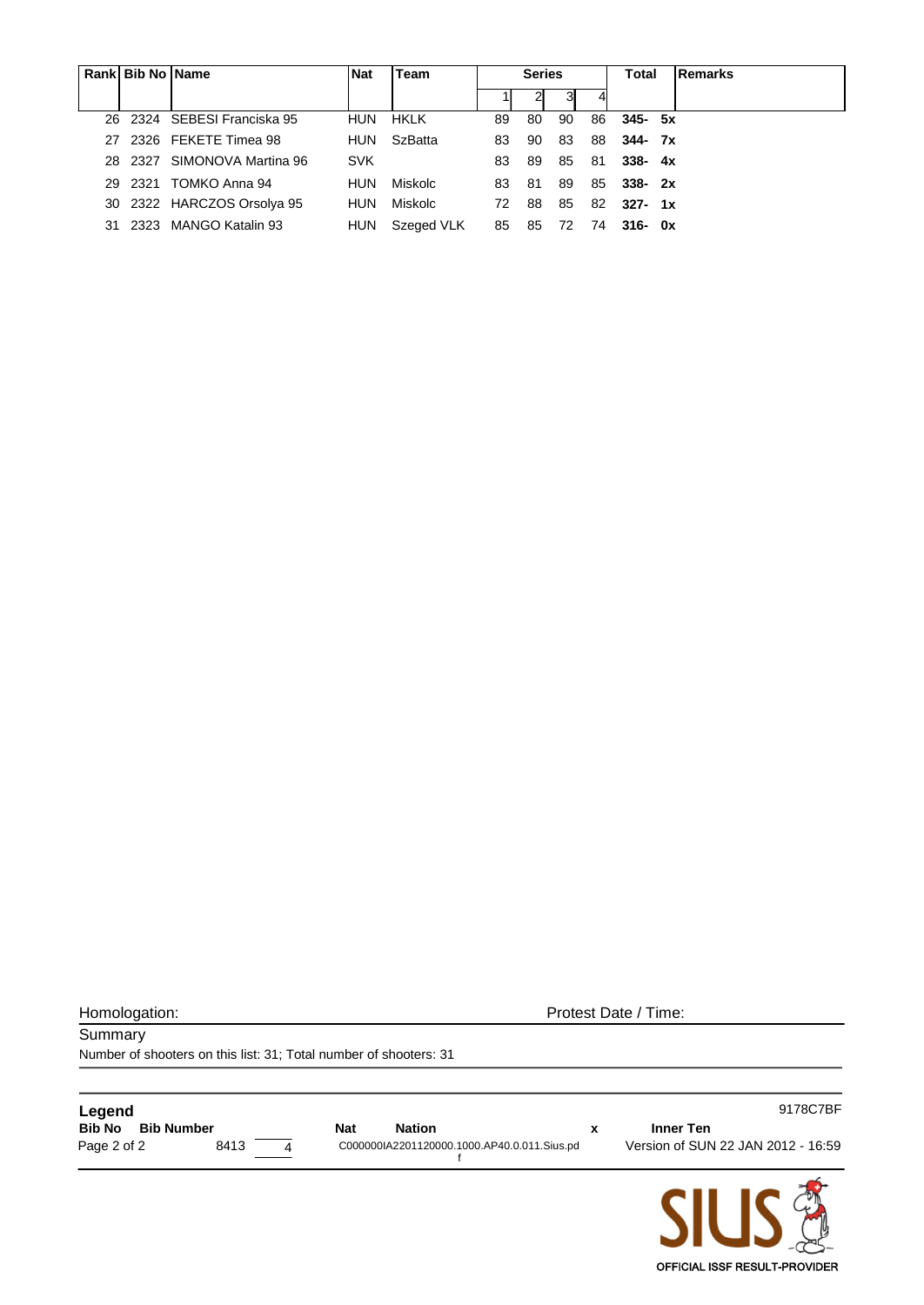

#### **10m Légpisztoly Férfiak**



|             | Rank Bib No Name |                                                 | <b>Nat</b>                                  | Team           | <b>Series</b>  |     |     |     |          |          | Total       | <b>Remarks</b>                     |
|-------------|------------------|-------------------------------------------------|---------------------------------------------|----------------|----------------|-----|-----|-----|----------|----------|-------------|------------------------------------|
|             |                  |                                                 |                                             |                | 1 <sup>1</sup> | 2   | 3   | 4   | $5 \mid$ | 6        |             |                                    |
|             |                  | 1 2226 PETOCZ David 93                          | <b>HUN</b>                                  | Piliscsev      | 97             | 96  | 95  | 96  | 98       | 89       | 571-8x      |                                    |
|             |                  | Finals shots: 10.7 10.3 10.1 9.9 10.3           |                                             |                |                | 9.7 | 9.1 |     | 9.5 10.0 | 9.9      | 99.5        |                                    |
|             |                  |                                                 |                                             |                |                |     |     |     |          |          | 670.5       |                                    |
|             |                  | 2 2209 PAPP Laszlo 64                           |                                             | HUN Zamolyi LK | 96             | 94  | 95  | 99  | 95       | 93       | $572 - 9x$  |                                    |
|             |                  | Finals shots: 8.4 10.4 10.0 10.1 9.9            |                                             |                |                | 9.4 | 8.0 | 9.8 | 9.9      | 9.6      | 95.5        |                                    |
|             |                  |                                                 |                                             |                |                |     |     |     |          |          | 667.5       |                                    |
|             |                  | 3 2215 ANTAL Balazs 91                          | HUN BHSE                                    |                | 93             | 94  | 96  | 98  | 95       | 94       | 570-12x     |                                    |
|             |                  | Finals shots: 9.9 10.3 8.9 10.1 10.2 8.9 9.5    |                                             |                |                |     |     | 9.3 |          | 9.5 10.8 | 97.4        |                                    |
|             |                  |                                                 |                                             |                |                |     |     |     |          |          | 667.4       |                                    |
|             |                  | 4 2236 TATRAI Miklos 86                         |                                             | HUN Zegerszeg  | 96             | 94  | 95  | 95  | 93       | 98       | 571-13x     |                                    |
|             |                  | Finals shots: 10.0 7.9 9.8 10.3 8.7 10.1 10.0   |                                             |                |                |     |     |     | 9.9 10.5 | 8.6      | 95.8        |                                    |
|             |                  |                                                 |                                             |                |                |     |     |     |          |          | 666.8       |                                    |
|             |                  | 5 2224 DANIEL Lukas 87                          | <b>SVK</b>                                  |                | 93             | 97  | 93  | 91  | 93       | 97       | $564 - 11x$ |                                    |
|             |                  | Finals shots: 9.6 9.6 9.6 10.5 8.3 9.5 8.8 10.8 |                                             |                |                |     |     |     |          | 9.5 10.4 | 96.6        |                                    |
|             |                  |                                                 |                                             |                |                |     |     |     |          |          | 660.6       |                                    |
|             |                  | 6 2229 STAMATIN lurie 94                        | <b>MDA</b>                                  |                | 96             | 94  | 94  | 93  | 94       | 95       | 566-12x     |                                    |
|             |                  | Finals shots: 9.7 10.3 10.3 9.8 10.5 8.6 7.9    |                                             |                |                |     |     |     | 8.4 9.3  | 9.4      | 94.2        |                                    |
|             |                  |                                                 |                                             |                |                |     |     |     |          |          | 660.2       |                                    |
|             |                  | 7 2214 FARKAS Zoltan 71                         |                                             | HUN Zamolyi LK | 96             | 95  | 94  | 94  | 94       | 94       | 567-13x     |                                    |
|             |                  | Finals shots: 8.0 8.6 9.6 8.6 8.7 10.0 9.6      |                                             |                |                |     |     |     | 9.5 10.3 | 9.1      | 92.0        |                                    |
|             |                  |                                                 |                                             |                |                |     |     |     |          |          | 659.0       |                                    |
|             |                  | 8 2213 NAGY Laszlo 70                           |                                             | HUN KSI SE     | 95             | 95  | 93  | 92  | 94       | 92       |             | 561-12xQS-off: 50.6                |
|             |                  | Finals shots: 9.3 9.5 7.7 9.7 9.4 10.1          |                                             |                |                |     | 9.6 |     | 9.5 10.0 | 9.3      | 94.1        |                                    |
|             |                  |                                                 |                                             |                |                |     |     |     |          |          | 655.1       |                                    |
|             |                  | 9 2222 HARSANY Juraj 79                         | <b>SVK</b>                                  |                | 94             | 94  | 95  | 97  | 89       | 92       |             | 561- 8xQS-off: 48.9                |
| 10.         |                  | 2212 PAPANITZ Zoltan 66                         | <b>HUN</b>                                  | UTE            | 92             | 95  | 93  | 91  | 95       | 95       |             | 561-12xQS-off: 46.6                |
| 11          |                  | 2235 STOJKA Patrik 98                           | <b>SVK</b>                                  |                | 90             | 97  | 88  | 94  | 98       | 94       |             | 561-14xQS-off: 46.4                |
|             |                  | 12 2237 PALINKAS Lajos 67                       | <b>HUN</b>                                  | <b>BHSE</b>    | 95             | 95  | 91  | 91  | 95       | 94       |             | 561-12xQS-off: 44.0                |
|             |                  | 13 2207 CSIZMADIA Andras 74                     | <b>HUN</b>                                  | <b>UTE</b>     | 93             | 95  | 96  | 94  | 90       | 92       | 560-15x     |                                    |
|             |                  | 14 2217 KADI Balazs 80                          | <b>HUN</b>                                  | <b>UTE</b>     | 94             | 94  | 90  | 92  | 96       | 94       | $560 - 13x$ |                                    |
| 15          |                  | 2216 SZUCS Gergely 77                           | <b>HUN</b>                                  | UTE            | 96             | 93  | 90  | 93  | 96       | 92       | 560-11x     |                                    |
| 16          |                  | 2202 SIMON Attila 70                            | <b>HUN</b>                                  | <b>BHSE</b>    | 94             | 93  | 90  | 93  | 94       | 95       | 559-14x     |                                    |
| 17          |                  | 2234 POLAK Jakub 95                             | <b>SVK</b>                                  |                | 95             | 91  | 96  | 91  | 94       | 92       | 559-10x     |                                    |
| 18          | 2219             | GYIMESI Laszlo 78                               | <b>HUN</b>                                  | <b>KSI SE</b>  | 89             | 92  | 95  | 93  | 93       | 97       | 559-9x      |                                    |
| 19          | 2221             | ERNST Stefan 67                                 | <b>SVK</b>                                  |                | 93             | 95  | 94  | 92  | 92       | 93       | 559- 7x     |                                    |
| 20          |                  | 2206 KERI Attila 71                             | <b>HUN</b>                                  | <b>SzBatta</b> | 94             | 94  | 92  | 92  | 93       | 93       | 558-14x     |                                    |
| 21          |                  | 2204 SZABO Laszlo 58                            | <b>HUN</b>                                  | Kecskemet      | 92             | 93  | 94  | 92  | 90       | 96       | 557-14x     |                                    |
| 22          |                  | 2230 ALFERIN Andrei 94                          | <b>MDA</b>                                  |                | 95             | 92  | 98  | 89  | 91       | 91       | 556-16x     |                                    |
| 23          |                  | 2228 BEREZOVSCHII Artiom 92                     | <b>MDA</b>                                  |                | 92             | 92  | 94  | 91  | 92       | 93       | 554- 9x     |                                    |
| 24          |                  | 2210 JAMBRIK Istvan 68                          | <b>HUN</b>                                  | <b>BHSE</b>    | 90             | 91  | 95  | 96  | 89       | 92       | 553-10x     |                                    |
| 25          |                  | 2223 LISY Matej 44                              | SVK                                         |                | 90             | 95  | 93  | 93  | 91       | 91       | 553- 7x     |                                    |
| Page 1 of 2 |                  | 3                                               | C100000IA2201120000.800.AP60.0.001.Sius.pdf |                |                |     |     |     |          |          |             | Version of SUN 22 JAN 2012 - 15:42 |

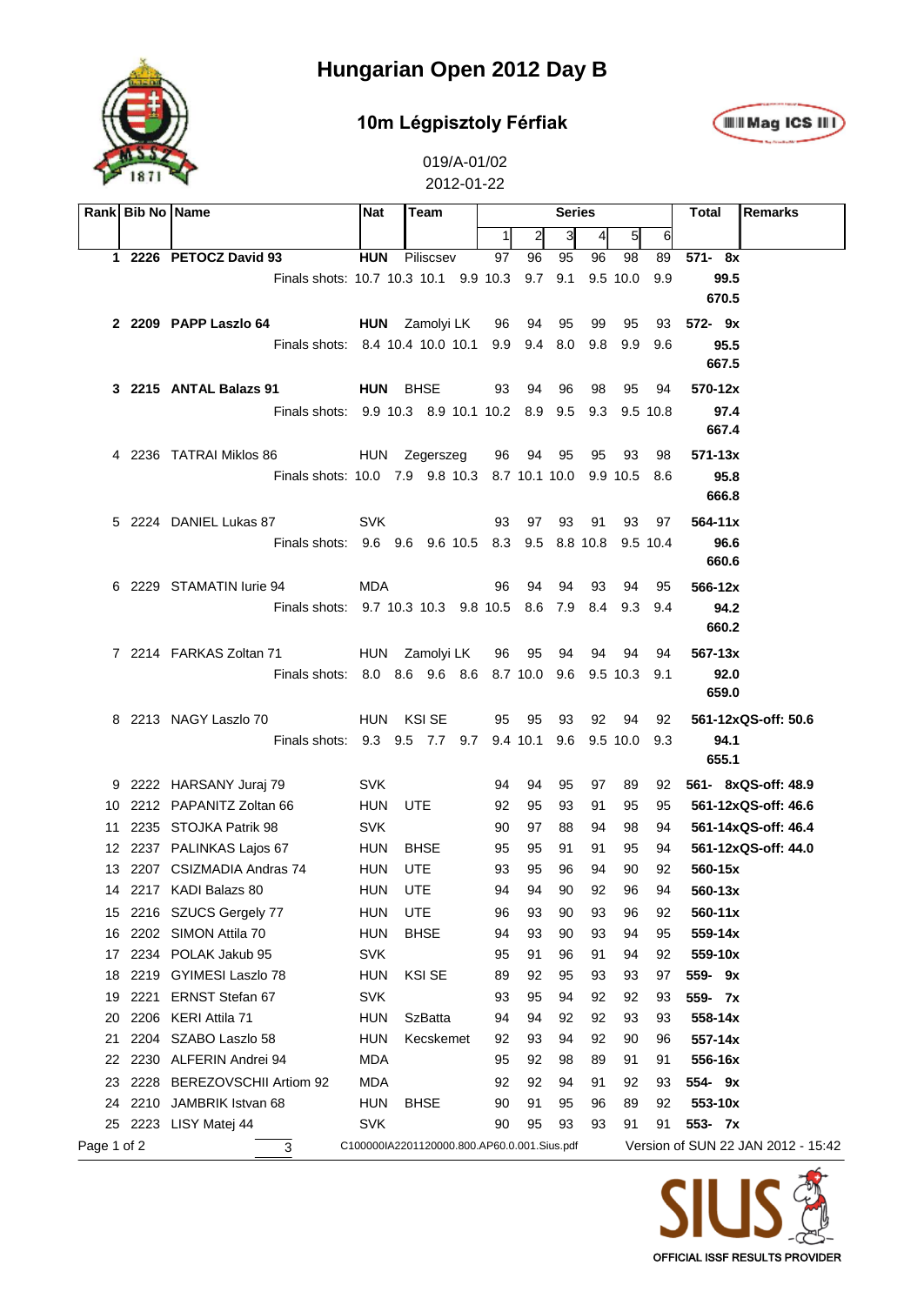|    | Rank Bib No Name |                           | <b>Nat</b> | Team           | <b>Series</b> |              |    | <b>Total</b> | <b>Remarks</b> |    |                   |  |
|----|------------------|---------------------------|------------|----------------|---------------|--------------|----|--------------|----------------|----|-------------------|--|
|    |                  |                           |            |                | 11            | $\mathbf{2}$ | 31 | 41           | 5 <sub>l</sub> | 6  |                   |  |
| 26 | 2211             | DR KULCSAR Peter 55       | <b>HUN</b> | <b>UTE</b>     | 92            | 95           | 89 | 95           | 92             | 89 | 552-10x           |  |
| 27 | 2239             | HAJDU Jozsef 54           | <b>HUN</b> | Szbathely      | 95            | 90           | 92 | 90           | 95             | 90 | $552 -$<br>- 6x   |  |
| 28 | 2208             | <b>NEMETH Tibor 74</b>    | HUN        | <b>UTE</b>     | 93            | 90           | 93 | 93           | 94             | 88 | $551 -$<br>9x     |  |
| 29 | 2218             | SZOLLOSI Ferenc 58        | <b>HUN</b> | <b>IM Duna</b> | 92            | 91           | 88 | 91           | 94             | 94 | 550-<br><b>7x</b> |  |
| 30 | 2231             | <b>GRIMAILO Vitali 94</b> | <b>MDA</b> |                | 86            | 90           | 93 | 93           | 93             | 94 | 549-10x           |  |
| 31 | 2201             | FERENCI Jozsef 52         | <b>HUN</b> | <b>APLE</b>    | 93            | 94           | 91 | 90           | 93             | 87 | 548-<br>9x        |  |
| 32 | 2205             | VARGA Andras 91           | <b>HUN</b> | <b>KSI SE</b>  | 92            | 88           | 94 | 89           | 92             | 92 | 547-<br>8x        |  |
| 33 | 2232             | SKYVA Martin 93           | <b>SVK</b> |                | 92            | 87           | 90 | 93           | 93             | 90 | 545-<br>- 6x      |  |
| 34 | 2233             | ADAMOV Juraj 93           | <b>SVK</b> |                | 91            | 86           | 94 | 82           | 96             | 94 | 543-10x           |  |
| 35 | 2238             | PINTER Tibor 63           | <b>HUN</b> | Szbathely      | 93            | 88           | 88 | 94           | 88             | 92 | 543-<br>6x        |  |
| 36 | 2203             | NAGY Matyas 61            | HUN        | Kecskemet      | 88            | 92           | 95 | 91           | 91             | 85 | 542-<br>6x        |  |
| 37 | 2294             | VARGA David 91            | <b>HUN</b> | Szeged         | 89            | 93           | 95 | 88           | 87             | 89 | $541 -$<br>9x     |  |
| 38 | 2220             | <b>TOROCSIK Marton 89</b> | <b>HUN</b> | <b>BHSE</b>    | 92            | 90           | 91 | 89           | 90             | 88 | 540-<br>4x        |  |
| 39 | 2227             | <b>BARTOK Csaba 93</b>    | <b>HUN</b> | Szeged         | 89            | 94           | 91 | 89           | 90             | 86 | $539 - 11x$       |  |
| 40 | 2297             | <b>FARKAS Ferenc 65</b>   | <b>HUN</b> | Zamoly         | 86            | 89           | 93 | 92           | 88             | 91 | 539- 4x           |  |
| 41 | 2225             | <b>BELICZA Balazs 93</b>  | <b>HUN</b> | Piliscsev      | 83            | 92           | 89 | 90           | 91             | 93 | $538 - 14x$       |  |
| 42 | 2295             | <b>KENDE Richard 96</b>   | HUN        | Nyiregyhaza    | 88            | 89           | 91 | 85           | 90             | 91 | 534-<br>2x        |  |
| 43 | 2296             | <b>GURISATTI Gyula 44</b> | <b>HUN</b> | Dunaujvaro     | 83            | 85           | 82 | 83           | 79             | 85 | 497-<br>3x        |  |
| 44 | 2299             | SASS Laszlo 54            | <b>HUN</b> |                | 78            | 81           | 79 | 83           | 80             | 88 | 489-<br>4x        |  |

Number of shooters on this list: 44; Total number of shooters: 45

**Summary** 

Homologation: Protest Date / Time:

**Legend** 86C99DBF **Bib No Bib Number Nat Nation QS-off Qualification Shoot-off x Inner Ten** Page 2 of 2 8413 3 C100000IA2201120000.800.AP60.0.001.Sius.pdf Version of SUN 22 JAN 2012 - 15:42